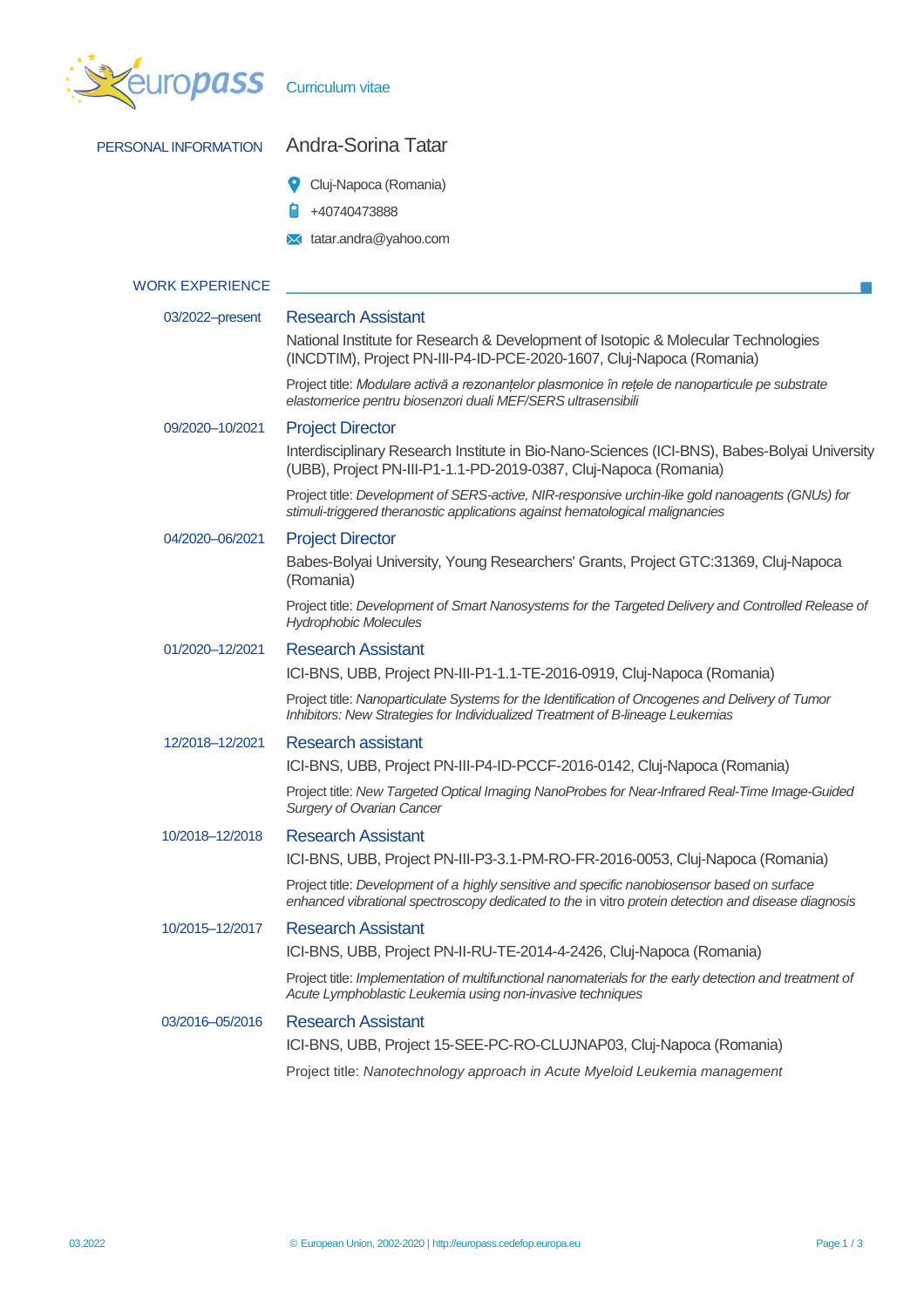

| <b>EDUCATION AND TRAINING</b>                                                                                                                                                                                                                                                                                                                                                                                                                                                                                       |                                                                                                                                                                                                                                                     |                |                                                                                      |                   |                |  |  |                                                                                                                                                                                                                                                                |                                                                                                                                                                                                                    |  |  |  |  |
|---------------------------------------------------------------------------------------------------------------------------------------------------------------------------------------------------------------------------------------------------------------------------------------------------------------------------------------------------------------------------------------------------------------------------------------------------------------------------------------------------------------------|-----------------------------------------------------------------------------------------------------------------------------------------------------------------------------------------------------------------------------------------------------|----------------|--------------------------------------------------------------------------------------|-------------------|----------------|--|--|----------------------------------------------------------------------------------------------------------------------------------------------------------------------------------------------------------------------------------------------------------------|--------------------------------------------------------------------------------------------------------------------------------------------------------------------------------------------------------------------|--|--|--|--|
| 10/2015-06/2019                                                                                                                                                                                                                                                                                                                                                                                                                                                                                                     | <b>PhD</b> in Physics                                                                                                                                                                                                                               |                |                                                                                      |                   |                |  |  |                                                                                                                                                                                                                                                                |                                                                                                                                                                                                                    |  |  |  |  |
|                                                                                                                                                                                                                                                                                                                                                                                                                                                                                                                     | Faculty of Physics, Babes-Bolyai University, Cluj-Napoca (Romania)                                                                                                                                                                                  |                |                                                                                      |                   |                |  |  |                                                                                                                                                                                                                                                                |                                                                                                                                                                                                                    |  |  |  |  |
| 10/2012-07/2015                                                                                                                                                                                                                                                                                                                                                                                                                                                                                                     | Thesis title: Antibody-targeted plasmonic nanoparticles for potential theranostic applications in Acute<br>Lymphoblastic Leukemia<br><b>Bachelor of Science (BS): Physics</b><br>Faculty of Physics, Babes-Bolyai University, Cluj-Napoca (Romania) |                |                                                                                      |                   |                |  |  |                                                                                                                                                                                                                                                                |                                                                                                                                                                                                                    |  |  |  |  |
|                                                                                                                                                                                                                                                                                                                                                                                                                                                                                                                     | Thesis title: Conjugation of gold nanoparticles with Tyrosine Kinase Inhibitors for applications against                                                                                                                                            |                |                                                                                      |                   |                |  |  |                                                                                                                                                                                                                                                                |                                                                                                                                                                                                                    |  |  |  |  |
| 10/2012-07/2014                                                                                                                                                                                                                                                                                                                                                                                                                                                                                                     | Acute Myeloid Leukemia<br>Master of Science (MS): Molecular Biotechnologies                                                                                                                                                                         |                |                                                                                      |                   |                |  |  |                                                                                                                                                                                                                                                                |                                                                                                                                                                                                                    |  |  |  |  |
|                                                                                                                                                                                                                                                                                                                                                                                                                                                                                                                     | Faculty of Biology and Geology, Babes-Bolyai University, Cluj-Napoca (Romania)                                                                                                                                                                      |                |                                                                                      |                   |                |  |  |                                                                                                                                                                                                                                                                |                                                                                                                                                                                                                    |  |  |  |  |
| 10/2009-07/2012                                                                                                                                                                                                                                                                                                                                                                                                                                                                                                     | Thesis title: FT-IR spectroscopy for evaluation of DNA extraction yield from archaeological samples<br><b>Bachelor of Science (BS): Biochemistry</b>                                                                                                |                |                                                                                      |                   |                |  |  |                                                                                                                                                                                                                                                                |                                                                                                                                                                                                                    |  |  |  |  |
|                                                                                                                                                                                                                                                                                                                                                                                                                                                                                                                     | Faculty of Biology and Geology, Babes-Bolyai University, Cluj-Napoca (Romania)                                                                                                                                                                      |                |                                                                                      |                   |                |  |  |                                                                                                                                                                                                                                                                |                                                                                                                                                                                                                    |  |  |  |  |
|                                                                                                                                                                                                                                                                                                                                                                                                                                                                                                                     | Thesis title: Antimicrobial effect of Silver Nanoparticles                                                                                                                                                                                          |                |                                                                                      |                   |                |  |  |                                                                                                                                                                                                                                                                |                                                                                                                                                                                                                    |  |  |  |  |
| <b>PERSONAL SKILLS</b>                                                                                                                                                                                                                                                                                                                                                                                                                                                                                              |                                                                                                                                                                                                                                                     |                |                                                                                      |                   |                |  |  |                                                                                                                                                                                                                                                                |                                                                                                                                                                                                                    |  |  |  |  |
| Mother tongue(s)                                                                                                                                                                                                                                                                                                                                                                                                                                                                                                    | Romanian                                                                                                                                                                                                                                            |                |                                                                                      |                   |                |  |  |                                                                                                                                                                                                                                                                |                                                                                                                                                                                                                    |  |  |  |  |
|                                                                                                                                                                                                                                                                                                                                                                                                                                                                                                                     |                                                                                                                                                                                                                                                     |                |                                                                                      |                   |                |  |  |                                                                                                                                                                                                                                                                |                                                                                                                                                                                                                    |  |  |  |  |
| Foreign language(s)                                                                                                                                                                                                                                                                                                                                                                                                                                                                                                 | <b>UNDERSTANDING</b>                                                                                                                                                                                                                                |                | <b>SPEAKING</b>                                                                      |                   | <b>WRITING</b> |  |  |                                                                                                                                                                                                                                                                |                                                                                                                                                                                                                    |  |  |  |  |
|                                                                                                                                                                                                                                                                                                                                                                                                                                                                                                                     | Listening                                                                                                                                                                                                                                           | Reading        | Spoken interaction                                                                   | Spoken production |                |  |  |                                                                                                                                                                                                                                                                |                                                                                                                                                                                                                    |  |  |  |  |
| English                                                                                                                                                                                                                                                                                                                                                                                                                                                                                                             | C <sub>1</sub>                                                                                                                                                                                                                                      | C <sub>2</sub> | C <sub>2</sub>                                                                       | C <sub>2</sub>    | C <sub>2</sub> |  |  |                                                                                                                                                                                                                                                                |                                                                                                                                                                                                                    |  |  |  |  |
|                                                                                                                                                                                                                                                                                                                                                                                                                                                                                                                     | Levels: A1 and A2: Basic user - B1 and B2: Independent user - C1 and C2: Proficient user<br>Common European Framework of Reference for Languages - Self-assessment grid                                                                             |                |                                                                                      |                   |                |  |  |                                                                                                                                                                                                                                                                |                                                                                                                                                                                                                    |  |  |  |  |
|                                                                                                                                                                                                                                                                                                                                                                                                                                                                                                                     |                                                                                                                                                                                                                                                     |                |                                                                                      |                   |                |  |  |                                                                                                                                                                                                                                                                |                                                                                                                                                                                                                    |  |  |  |  |
| Other skills and competencies                                                                                                                                                                                                                                                                                                                                                                                                                                                                                       | - dexterity and fast-learning in the lab, acquired by working with multiple research groups:                                                                                                                                                        |                |                                                                                      |                   |                |  |  |                                                                                                                                                                                                                                                                |                                                                                                                                                                                                                    |  |  |  |  |
|                                                                                                                                                                                                                                                                                                                                                                                                                                                                                                                     |                                                                                                                                                                                                                                                     |                | - isotropic and anisotropic nanoparticle synthesis and characterization (UV-Vis-NIR, |                   |                |  |  |                                                                                                                                                                                                                                                                |                                                                                                                                                                                                                    |  |  |  |  |
| fluorescence, and Raman/SERS spectroscopies, DLS and zeta-potential measurements)<br>- nanoparticle bio-functionalization (polymeric molecules, targeting ligands, reporter dyes)<br>- Raman/SERS mapping<br>- cancer cell culture, viability assays, cell fixation, cellular imaging<br>- DNA extraction, PCR, electrophoresis, bacterial cell culture<br>- writing thoroughly documented reports and papers<br>- relevant digital skills (research databases, bioinformatics tools, Office tools, ImageJ, Origin) |                                                                                                                                                                                                                                                     |                |                                                                                      |                   |                |  |  |                                                                                                                                                                                                                                                                |                                                                                                                                                                                                                    |  |  |  |  |
|                                                                                                                                                                                                                                                                                                                                                                                                                                                                                                                     |                                                                                                                                                                                                                                                     |                |                                                                                      |                   |                |  |  |                                                                                                                                                                                                                                                                | - communication skills obtained and developed through $\cdot$ oral presentations; $\cdot$ participation at<br>scientific conferences; • involvement in public events for raising scientific awareness; • team-work |  |  |  |  |
|                                                                                                                                                                                                                                                                                                                                                                                                                                                                                                                     |                                                                                                                                                                                                                                                     |                |                                                                                      |                   |                |  |  | - organizational skills developed and broadened by • rational time-management of workload most<br>notably while simultaneously doing the MSc and BSc (2012-2014) or working on multiple projects<br>(2015-2018; 2020-ongoing); • team-work with lab colleagues |                                                                                                                                                                                                                    |  |  |  |  |
|                                                                                                                                                                                                                                                                                                                                                                                                                                                                                                                     |                                                                                                                                                                                                                                                     |                |                                                                                      |                   |                |  |  | - patience and attention to detail                                                                                                                                                                                                                             |                                                                                                                                                                                                                    |  |  |  |  |